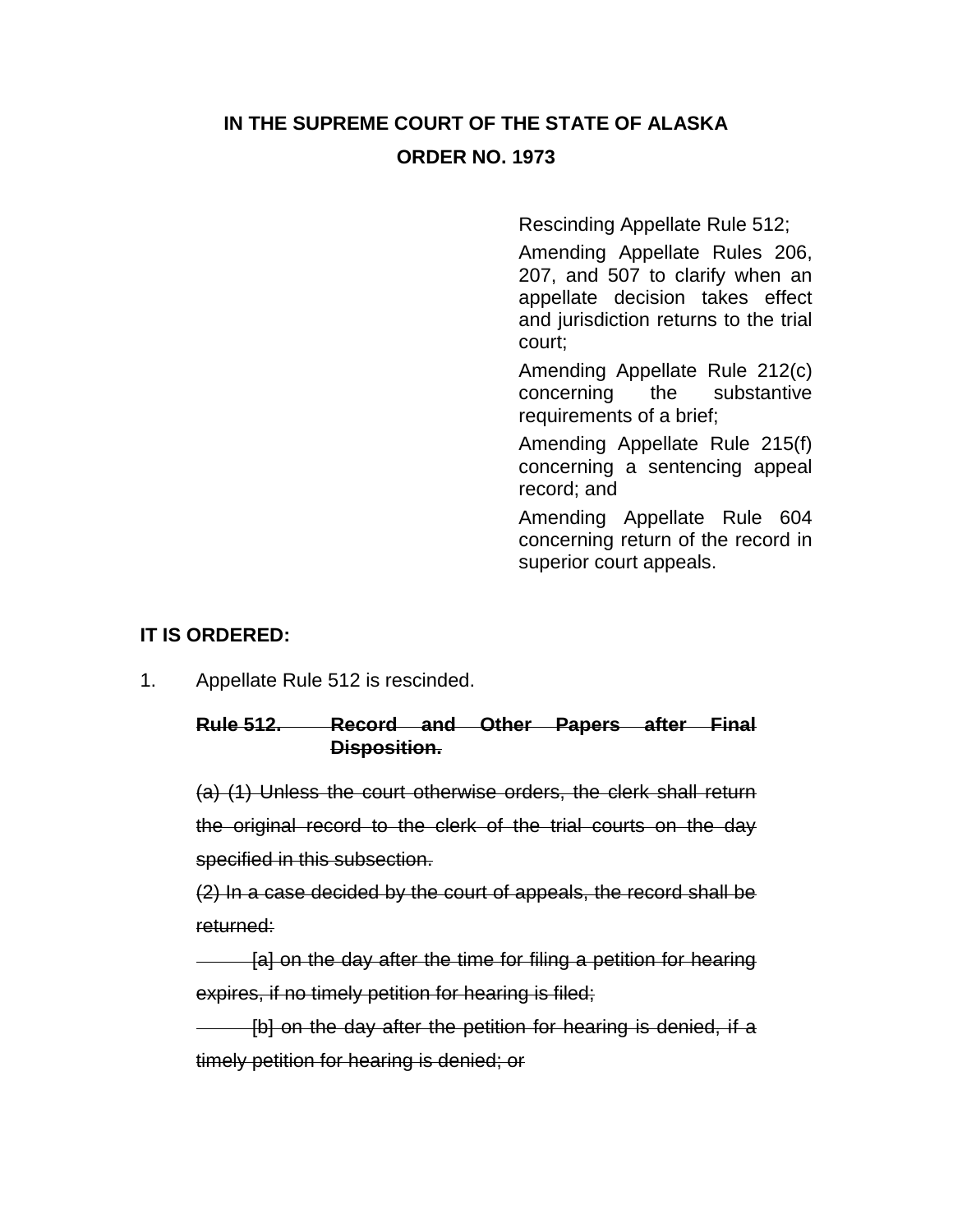[c] as provided in paragraph (3), if a petition for hearing is granted.

(3) In a case decided by the supreme court, the record shall be returned:

[a] on the day after the time for filing a petition for rehearing expires, if no timely petition for rehearing is filed; or

[b] on the day after the supreme court disposes of the case on rehearing, if a timely petition for rehearing is filed.

(b) All documents filed with the appellate courts shall be retained by the clerk subject to Administrative Rule 37.

2. Appellate Rule 206 is amended to read as follows:

## **Rule 206. Stay of Execution and Release Pending Appeal in Criminal Cases.**

\* \* \* \*

(c) The decision of the court of appeals on any application under this rule is a "final decision" within the meaning of Rule 302, governing when petitions for hearing are permitted. The decision of the court of appeals concerning release pending appeal takes effect on the day it is issued, notwithstanding the filing of a petition for hearing in the supreme court.

3. Appellate Rule 207 is amended to read as follows:

#### **Rule 207. Appeals Relating to Release Prior to Judgment.**

An appeal authorized by AS 12.30.030(a), relating to the release of a criminal defendant prior to the entry of final judgment, shall be determined promptly. The appeal shall take the form of a motion and shall comply with Rules 206(b) and 503. The appellee may respond as provided in Rule 503(d). The court of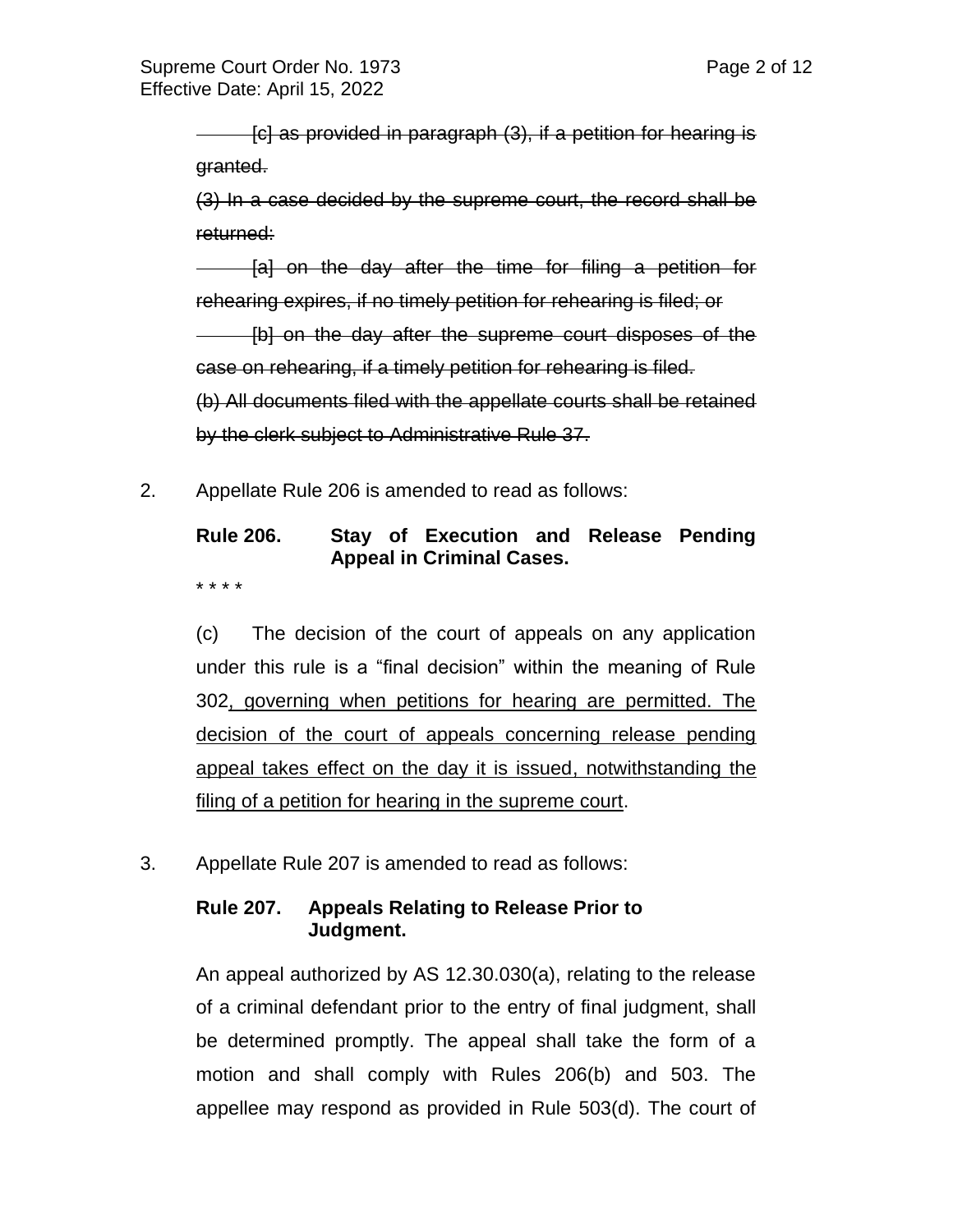appeals or a judge thereof may order the release of the appellant pending such an appeal. The decision of the court of appeals on such an appeal is a "final decision" within the meaning of Rule 302, governing when petitions for hearing are permitted. The decision of the court of appeals concerning release pending final judgment takes effect on the day it is issued, notwithstanding the filing of a petition for hearing in the supreme court.

4. Appellate Rule 212(c) is amended to read as follows:

**Rule 212. Briefs.**

\* \* \* \*

(c) **Substantive Requirements.** 

(1) *Brief of Appellant.* The brief of the appellant's brief shall contain the following items under appropriate headings. The items shall be presented and in the order here indicated, except the statement of the case may be divided so that the description of the lower court proceedings relevant to a particular issue is paired with the arguments pertaining to that issue:

(A) A table of contents, including the titles and subtitles of all arguments, with page references.

(B) A table of cases alphabetically arranged, statutes, and other authorities cited, with references to the pages of the brief where they are cited.

(C) The constitutional provisions, statutes, court rules, ordinances, and regulations principally relied upon, set out in full verbatim or in their pertinent part provisions appropriately summarized.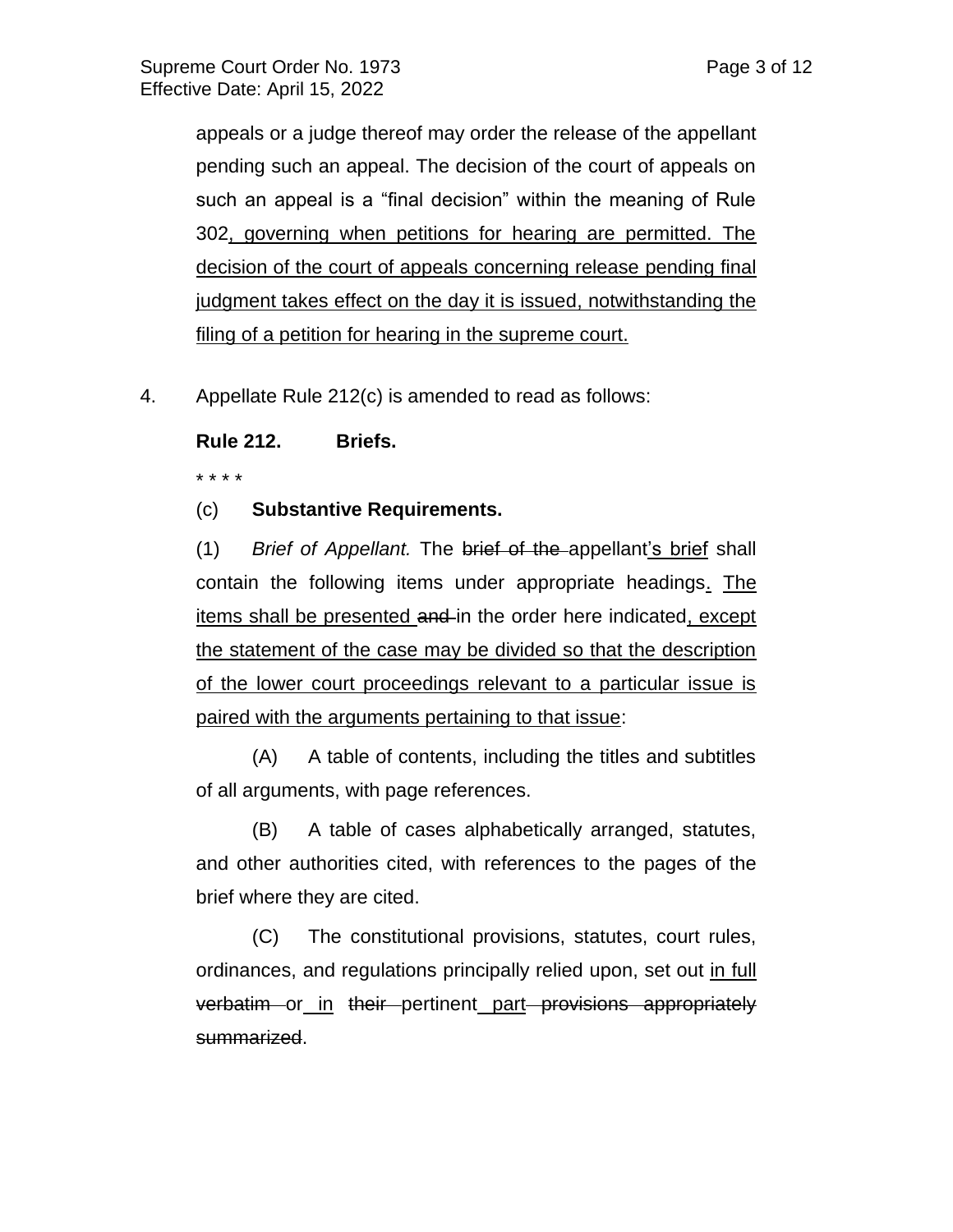(D) A jurisdictional statement of the date on which judgment was entered, whether the judgment is final and disposes of all claims by all parties or whether it is a partial final judgment entered under Civil Rule 54(b), and of legal authority of the appellate court to consider the appeal.

(E) A list of all parties to the case, without using "et al.," or any similar indication, unless the caption of the case on the cover of the brief contains the names of all parties. This list may be contained in a footnote.

(F) A statement of the issues presented for review. In cases of involving a cross-appeal, the cross-appellant may present a statement of the issues presented for review that which would require determination if the case is to be reversed and remanded for further proceedings in the trial court. In the event that the decision is affirmed on the appeal, such issues on the cross-appeal may be deemed waived by the appellate court.

(G) A statement of the case, which shall provide a brief description of the facts of the case and the trial court proceedings pertinent to the issues presented on appeal. a concise statement of the course of proceedings in, and the decision of, the trial court. Appellant shall state the facts relevant to each issue, with references to the record as required by paragraph (c)(8), in this section or in the appropriate argument sections. For each issue, other than those concerning the sufficiency of the evidence, the statement of the case must explain whether, and if so, when and how, that issue was raised and argued in the lower court. For each issue, the statement of the case must identify whether, and if so, when and how, the lower court ruled on that issue. All assertions in the statement of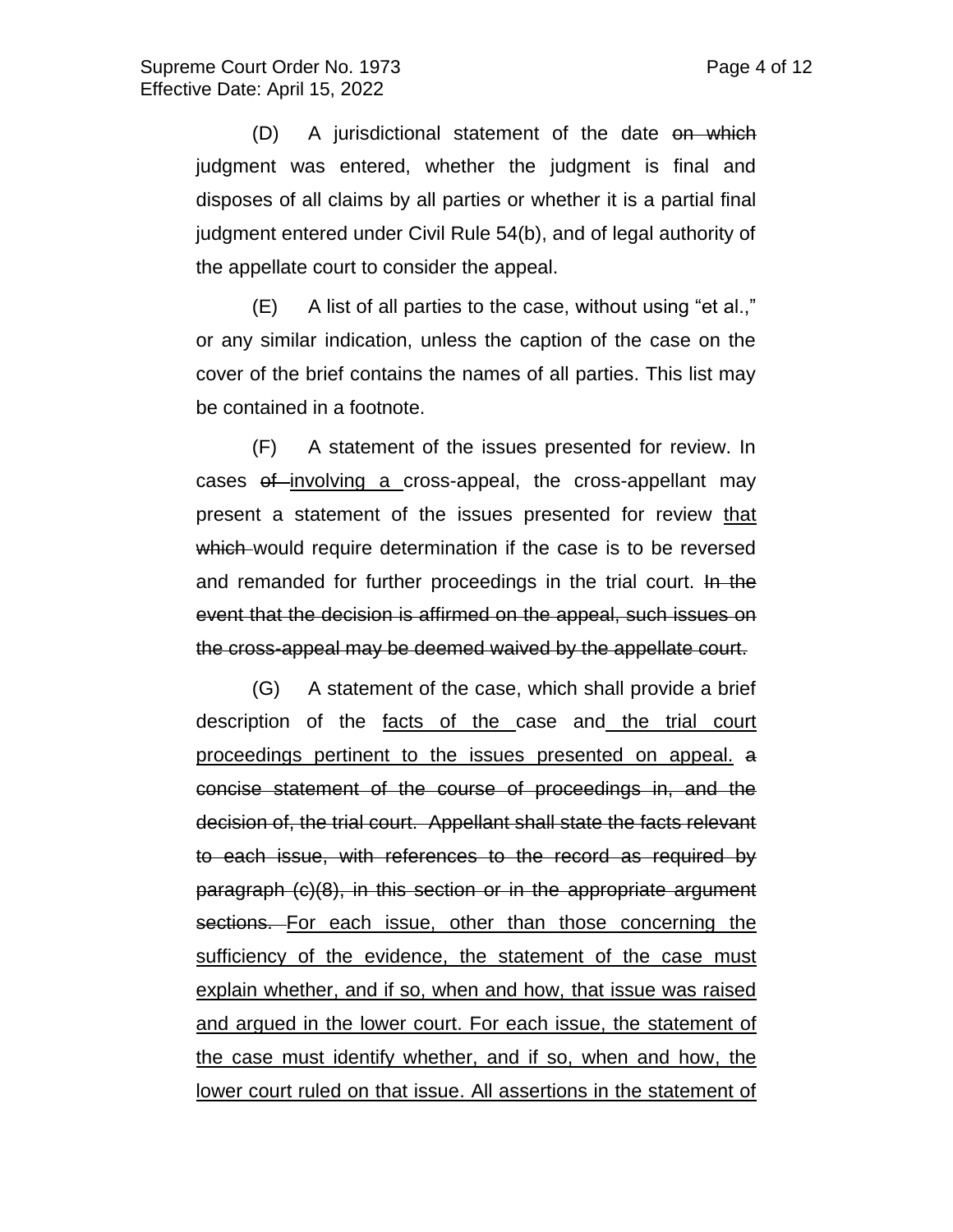the case must be supported by references to the record as required by paragraph (c)(8).

(H) A discussion of the applicable standard of review. (If the brief concerns several issues with different standards of review, the discussion of each issue should be preceded by a discussion of the standard of review applicable to that issue).

 $(H)(H)$  An argument section, which shall contain explain the contentions of the appellant with respect to the issues presented on appeal, and the reasons therefor legal and factual support for those contentions, with citations to the authorities, statutes, and parts of the record relied on. References to the record shall conform to the requirements of paragraph (c)(8).

For each issue presented, the party must identify the standard of review governing the appellate court's consideration of that issue. For any issue not raised or ruled on in the lower court, the appropriate argument section must address the applicability of the plain error doctrine. The section may be preceded by a summary.

Each major contention shall be preceded by a heading indicating the subject matter. - References to the record shall conform to the requirements of paragraph (c)(8). The argument section may be preceded by a summary.

 $(I)(J)$  A short conclusion stating the precise relief sought.

 $(J)(K)$  If the appeal concerns a property division in a divorce case, an appendix consisting of a table listing all assets and liabilities of the parties as reflected in the record, including the trial court's findings as to the nature (marital or individual), value, and disposition of each asset or liability.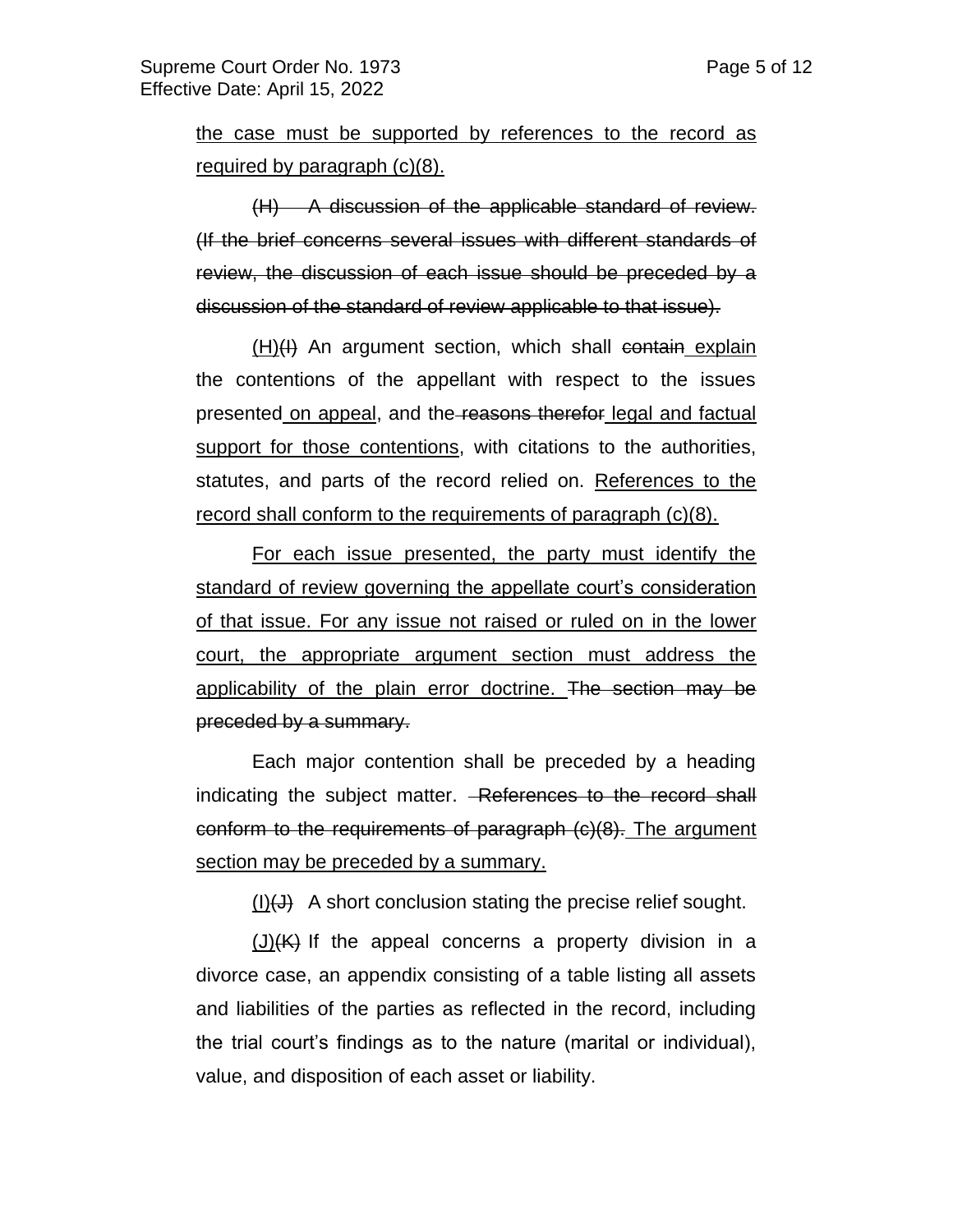(2) *Brief of Appellee.* The brief of the appellee's brief shall conform to the requirements of subdivisions (1)(A) through  $(1)(1)(4)(J)$  except that a statement of jurisdiction, of the issues, or of the case need not be made unless the appellee is dissatisfied with the statement of the appellant, and a list of all parties need not be included.

(3) *Reply Brief.* The appellant may file a brief in reply to the appellee's brief of the appellee. The reply brief shall conform to the requirements of subdivisions  $(1)(A)$ ,  $(1)(B)$ ,  $(1)(C)$ ,  $(1)(H)(4)(I),$  and  $(1)(I)(J)(J),$  This brief may raise no contentions not previously raised in either the appellant's or appellee's brief. If the appellee has cross-appealed and has not filed a single brief under (c)(6) of this rule, the appellee may file a brief in reply to the response of the appellant to the issues presented by the cross-appeal. No further briefs may be filed except with leave of the court.

\* \* \* \*

(8) *References in Briefs to the Record or Excerpt.* (A) *References in Cases in Which Excerpts are Prepared.*  References in the briefs to parts of the record reproduced in an excerpt shall be to the pages of the excerpt at which those parts appear. The form for references to pages of the excerpt is [Exc. \_\_\_\_\_\_\_\_ ]. Briefs may reference parts of the record not reproduced in an excerpt. The form for references to pages of the transcript is [Tr. \_\_\_\_\_\_\_\_ ] and to pages of the trial court file is [R.\_\_\_\_\_\_\_\_ ]. The form for references to untranscribed portions of the electronic record is [CD (#), at Time 00:00:00 or Tape (#), at Log 00:00:00 or Date at Time 00:00:00].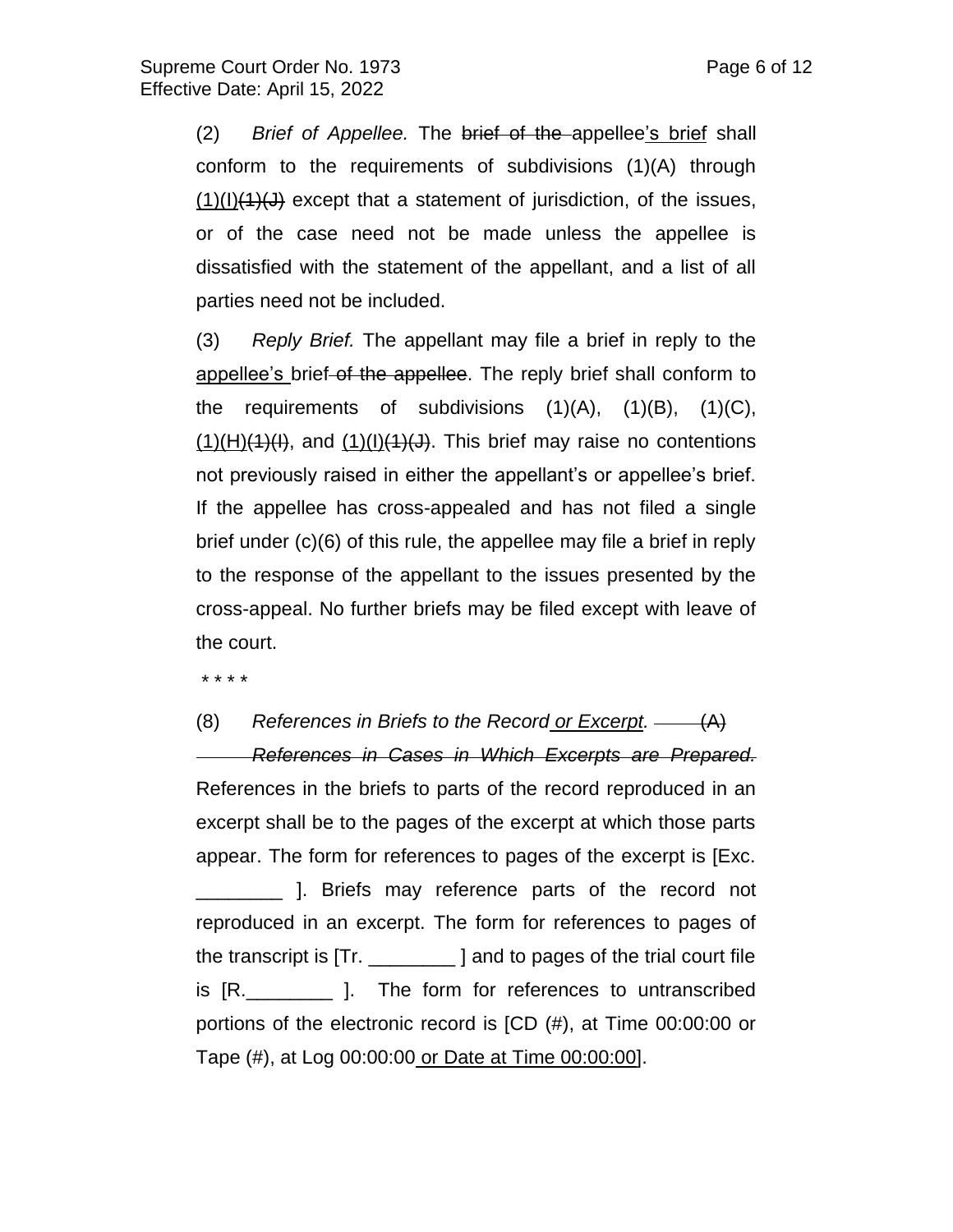(B) *References to be Included.* If reference is made to evidence of which the admissibility is in controversy, reference shall be made to the pages of the transcript at which the evidence was identified, offered, and received or rejected. Appellant's brief shall indicate the pages of the record where each point on appeal was raised in the trial court. If the point on appeal was not raised in the trial court, the brief shall explain why the point is raised for the first time on appeal. Failure to comply with the requirements of this paragraph may result in return of the brief as provided in paragraph 11 of this subdivision. \* \* \* \*

5. Appellate Rule 215(f) is amended to read as follows:

**Rule 215. Sentence Appeal.** \* \* \* \*

(f) **Record on Appeal.** 

(1) *Preparation and Contents.* Except as provided in paragraph (2), Appellate Rule 210 governs the content and preparation of the record on appeal. Within 15 days after the filing of a notice of sentence appeal, the clerk of the trial court shall prepare sufficient copies of the record on appeal, which shall consist of the following:

[a]all charging documents;

[b]the judgment being appealed;

[c] a transcript of the entire sentencing proceeding; and, if the sentence appeal is from a probation revocation, the transcript shall include the original sentencing and all probation revocation sentencing proceedings.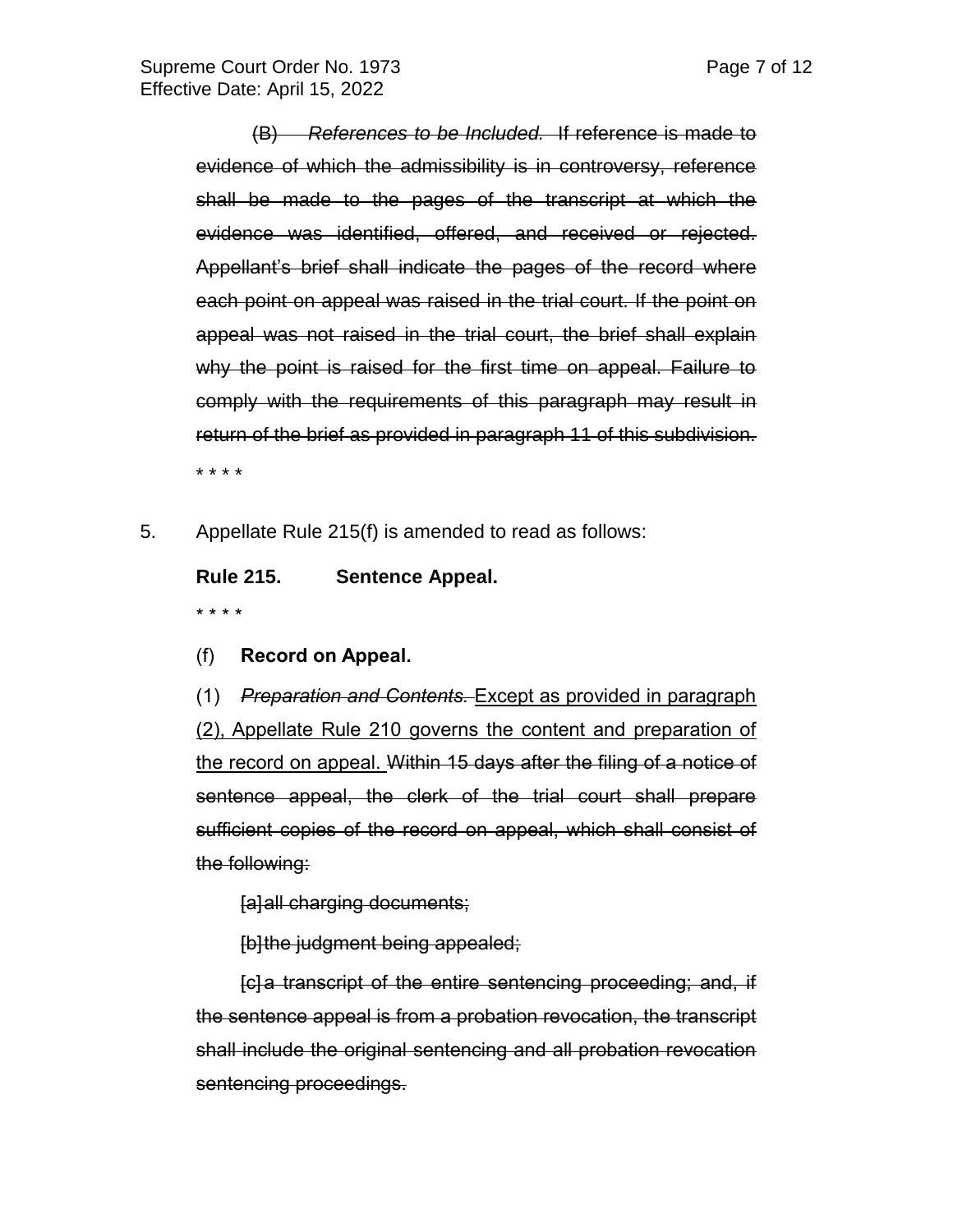[d]all reports, documents, motions and memoranda pertaining to sentencing which were available to the sentencing court.

The clerk shall number the pages of the record consecutively. Appellate Rule 210(c) shall not apply.

(2) *Distribution.* The parties must designate transcripts as set forth in Rule 210(b). The designation in a sentence appeal must include at least the entire sentencing hearing at which the sentence was imposed. If the sentence appeal is from a probation revocation proceeding, the designation must also include the original sentencing hearing and all prior probation revocation sentencing hearings. Immediately upon preparation of the record on appeal, the clerk shall send the original to the clerk of the appellate courts, two copies to the defendant's counsel, and a copy to the attorney for the prosecution. Unless otherwise ordered by the appellate court, limitations that the trial court placed on disclosure of documents that are contained in the record continue to apply while the case is on appeal.

\* \* \* \*

6. Appellate Rule 507 is amended to read as follows:

#### **Rule 507. Judgment and Return of Jurisdiction.**

(a) The opinion of the appellate court, or its order summarily disposing of the appeal under Appellate Rule 214, or an order from the appellate court or the clerk of the appellate courts dismissing the appeal, shall constitute its judgment, and shall contain its directions to the trial court, if any. No mandate shall be issued.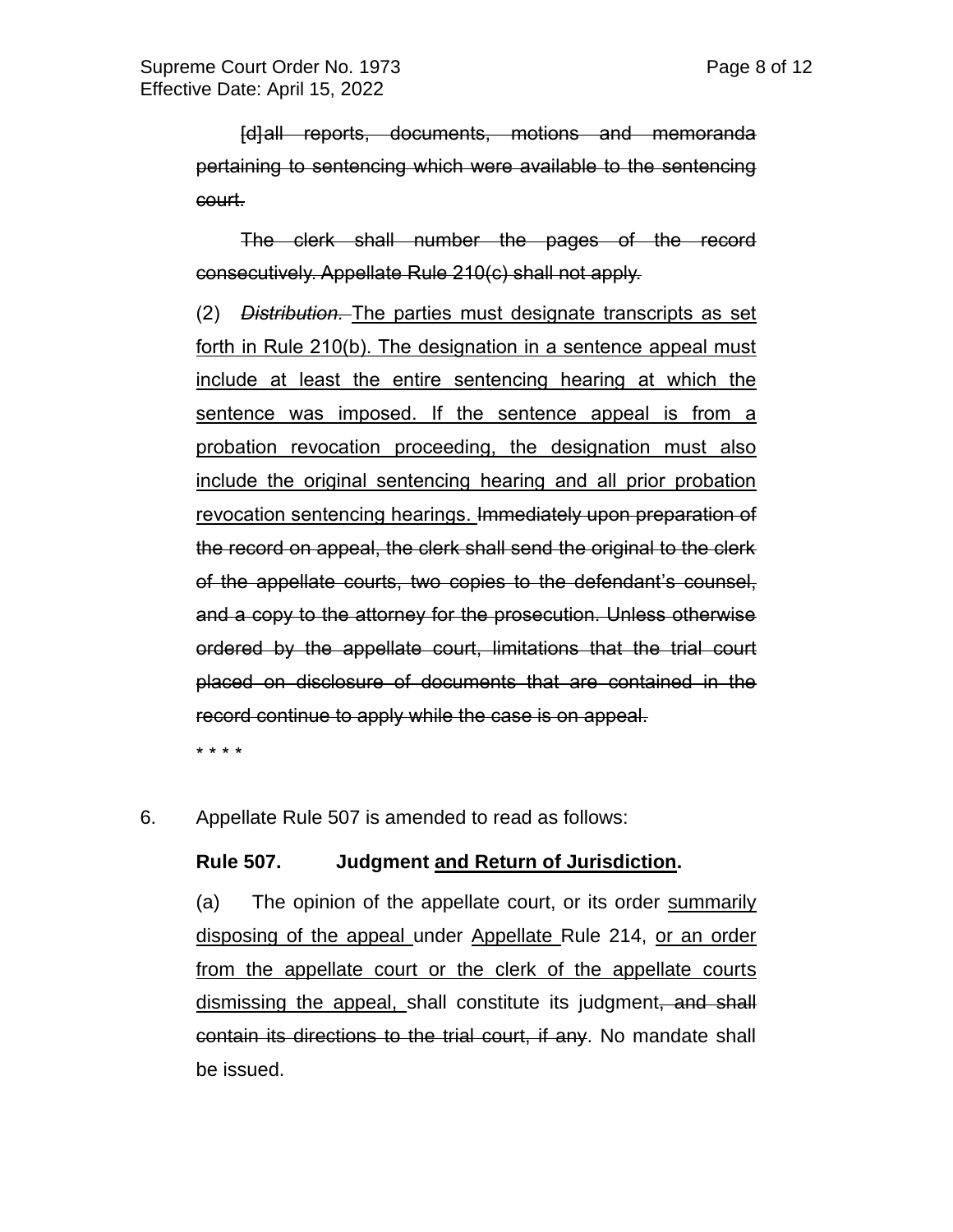(b) Unless the opinion or order expressly states otherwise, the appellate court's judgment of the appellate court takes effect and full jurisdiction over the case returns to the trial court on the day specified in subsections (c), (d), and (e). Rule 512(a) for return of the record.

(c) In a case decided by the supreme court,

(1) if a timely petition for rehearing or motion for reconsideration is filed, then jurisdiction returns on the day after the supreme court disposes of the case on rehearing or reconsideration;

(2) if no timely petition for rehearing or motion for reconsideration is filed, then, subject to subsection (f), jurisdiction returns on the day after the deadline for filing a petition for rehearing or motion for reconsideration expires; or

(3) if the supreme court denies a petition for hearing, then jurisdiction returns on the day after the court denies the petition for hearing.

(d) In a case decided by the court of appeals,

(1) if no petition for hearing is filed, then jurisdiction returns on the day after the deadline for filing a petition for hearing expires; or

(2) if a timely petition for hearing is filed, then return of jurisdiction is governed by subsection (c).

Subsection (d) does not apply to an appeal filed under Rule 206 or 207.

(e) In a case decided by the superior court under its appellate authority, return of jurisdiction is as follows: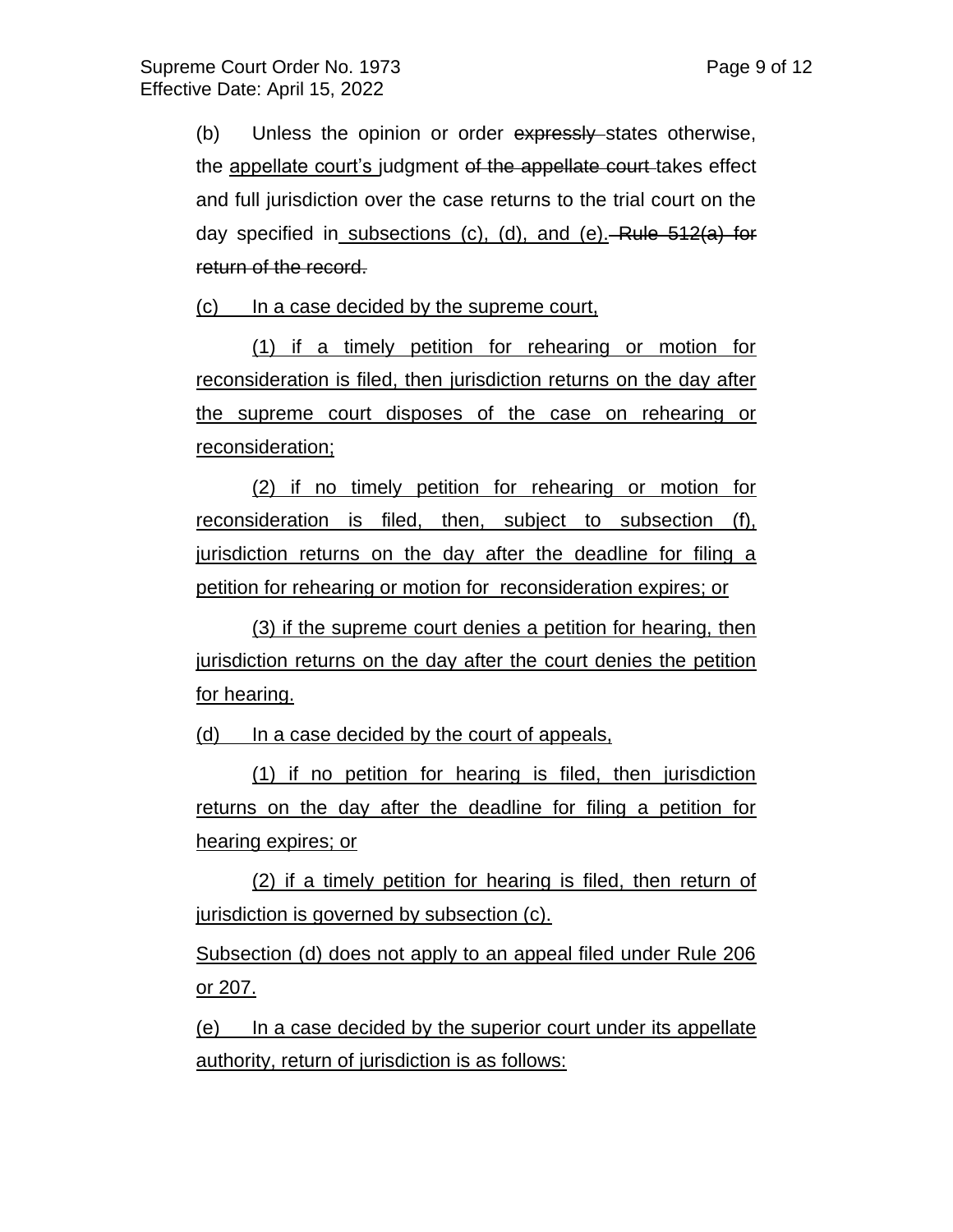(1) *Appeals from District Court.* Return of jurisdiction is governed by subsection  $(d)(1) - (2)$ .

(2) *Appeals from Administrative Agencies.* 

(A) If no notice of appeal is filed, then jurisdiction returns on the day after the deadline for filing a notice of appeal expires.

(B) If a timely notice of appeal is filed, then return of jurisdiction is governed by subsection (c).

(f) An untimely filing in the appellate court after jurisdiction has returned to the lower court or administrative agency has no effect on the jurisdiction that has been returned under this rule, unless the appellate court orders otherwise.

 $(q)$ ( $\epsilon$ ) A Any motion to stay the effect of the judgment of the appellate court, or otherwise alter the timelines in this rule, beyond the day specified in Rule 512(a) shall be made first to that court.

7. Appellate Rule 604 is amended to read as follows:

## **Rule 604. Record.**

**(a) Appeals from District Court.**

*(1) Record on Appeal.*

**\* \* \* \***

(2) *Power of Court to Correct or Modify Record of District Court.* \* \* \* \*

(3) *Return of Record and Appellate File After Final Disposition.* Unless the court otherwise orders, the clerk shall return the original record and appellate file after final disposition to the district court upon return of jurisdiction as provided by Rule 507(e)(1).512(a)(2).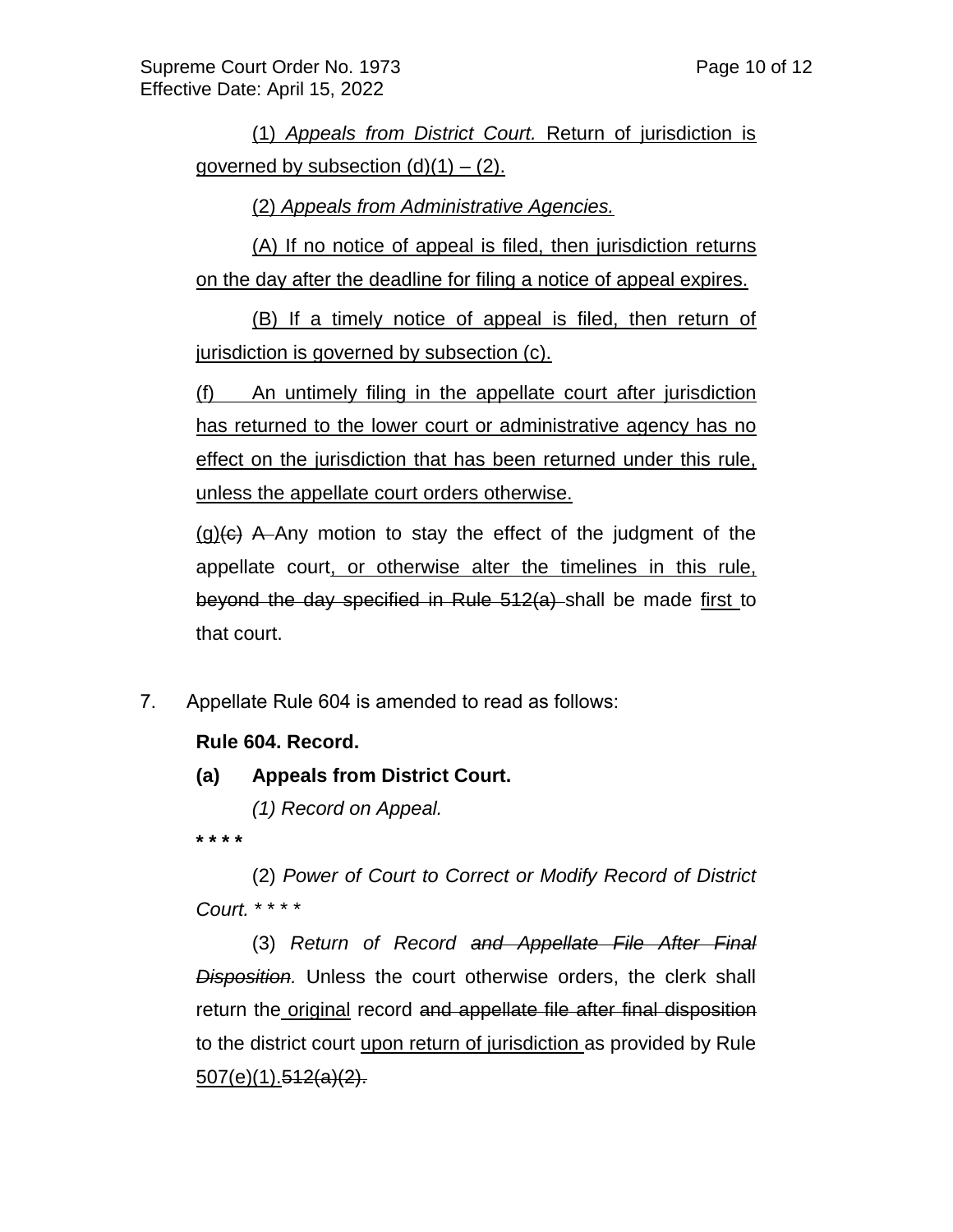#### **(b) Appeals from Administrative Agencies.**

*(1) Record on Appeal.*

**\* \* \* \***

(2) *Return of Record and Appellate File After Final Disposition.* Unless the court otherwise orders, the clerk shall return all original papers and physical exhibits to the administrative agency upon return of jurisdiction as provided by Rule 507(e)(2). If a timely appeal from the superior court decision is filed and unless the court otherwise orders, the clerk shall return all physical exhibits after final disposition to the administrative agency as provided by Rule 512(a)(3). If a timely appeal is not filed, the clerk shall return all physical exhibits to the agency on the day after the time for filing an appeal expires. The appellate file will be retained by, or returned to, the superior court.